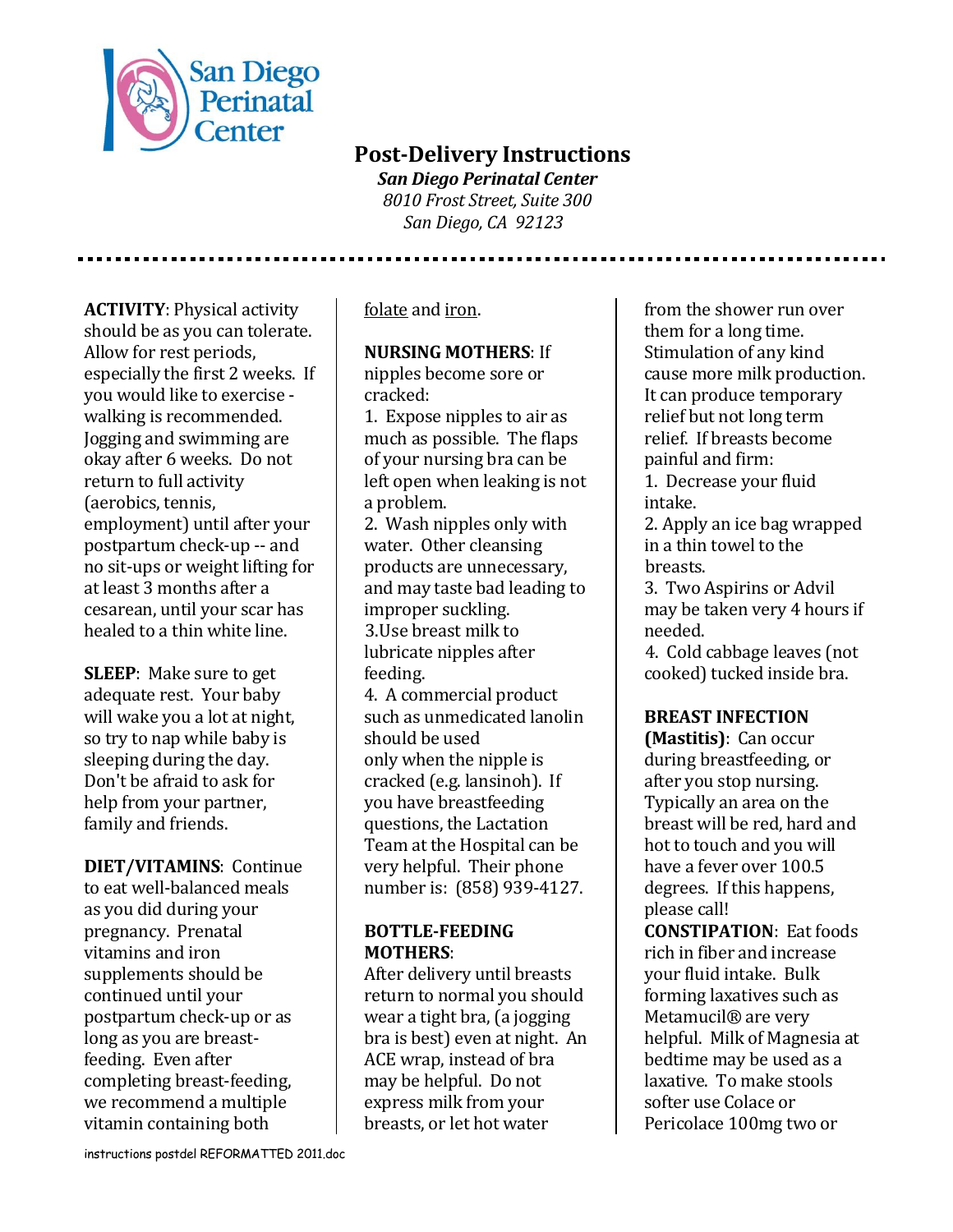three times a day. These are available over the counter.

#### **HEMORRHOIDS**:

Use the sitz bath 2-3 times a day. Apply an over the counter hemorrhoid preparation such as Anusol-HC, Preparation H, Tucks, or ice packs as needed. Make sure to keep bowel movements soft. If the hemorrhoids become hard discolored (purplish) or extremely painful, call.

**VAGINAL BLEEDING**: It is normal to have a bloody vaginal discharge after delivery, and you may pass blood clots for several days. The amount may increase with breast-feeding or with increased activity. Overall, you will bleed off and on for 6 weeks and some women up to 12 weeks. It is not unusual for it to stop and then start again. It will gradually change from red to a yellow-grey. Heavy bleeding is described as saturating a Maxi Pad (one an hour) of bright red blood. If this occurs, you need to call.

**MENSTRUATION**: This varies from woman to woman. Periods might not return until breast-feeding is stopped. Most breastfeeding moms have a period within about 6 months. For the bottle feeding mother 6-10 weeks is the usual.

**HOT FLASHES AND NIGHT SWEATS**: These are common after delivery. They will usually stop within a few days. Make sure to check your temperature if they persist.

**AFTER PAINS**: These occur as the uterus contracts and returns to a pre-pregnant size. They usually last 4-7 days. Breast-feeding will intensify the cramping. Tylenol or Advil, 1-2 tablets, every 4 hours may be used to relieve discomfort.

**INTERCOURSE**: Intercourse may be resumed after the bleeding has completely stopped and your stitches are healed, but not before 4-6 weeks after delivery. The hormonal changes after delivery may make the vagina seen dry, especially if you are breastfeeding. This sensation often lasts until regular periods start up. Astroglide or a similar watersoluble lubricant may be used. Remember to use contraception! **You can get pregnant even if you are breast-feeding! DOUCHING**: Not safe until 8 weeks after delivery or cesarean.

#### **CONTRACEPTION**: The

possibility of becoming pregnant exists after delivery whether your periods have returned or not, even when nursing. **Breastfeeding does not prevent pregnancy**. If you have intercourse

before your check-up, use foam and condoms. If you would like to use DepoProvera (the birth control shot), this can be given two weeks after delivery for most women.

**DRIVING**: Driving may be resumed when the discomfort from your C-Section incision or episiotomy has decreased enough to allow you to quickly and firmly apply the brake. You should not drive until at least two weeks after a cesarean, and do not drive while you are taking Vicodin, Tylenol with Codeine, or any other narcotic medication.

**EPISIOTOMY CARE**: It is important to practice good hygiene to prevent infection. 1. The stitches will dissolve by themselves within a couple of weeks. Tiny pieces of suture, like thread, may come out of the vagina as this occurs. This is normal. 2. Do not be afraid to look at your vaginal area. If you are experiencing increased pain, check for redness, increased swelling, or drainage from your episiotomy site. 3. Showers are encouraged. 4. Change your sanitary napkin every 4-6 hours. Make sure it's secured properly to avoid sliding back and forth.

5. Remove your sanitary pad from front to back to keep germs from the rectum from entering the vagina. 6. Continue to use the spray bottle on your perineum after urinating. Pat dry and always from front to back. For comfort, warm sitz baths